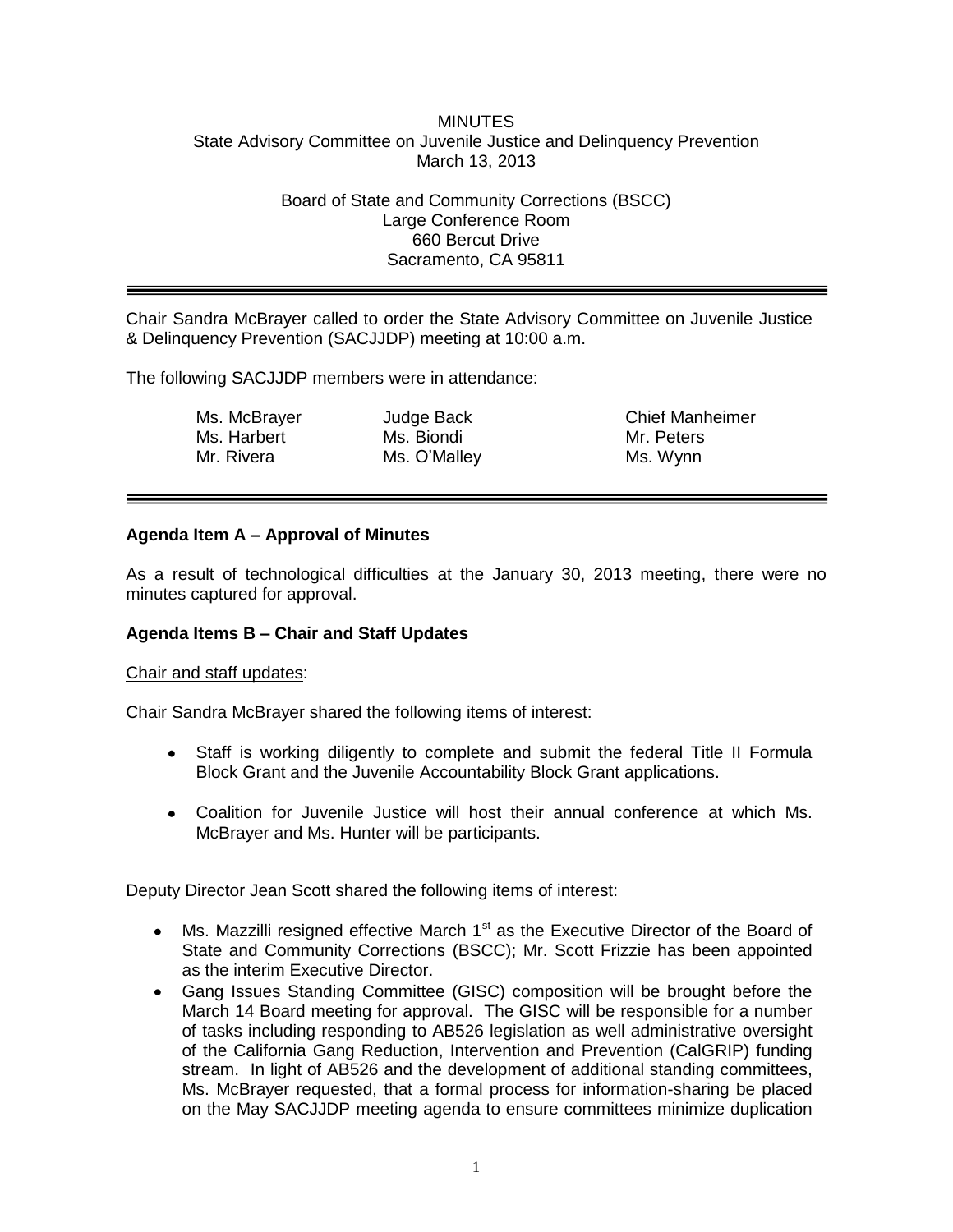and ensure their respective expertise inform each other and the Board at optimal levels.

- The process for developing the Edward Byrne Memorial Justice Assistance Grant will be brought before the March 14 Board meeting for approval. The process moves away from the traditional Executive Steering Committee (ESC) process, instead using both a survey and public comment sessions to capture the constituency voice as well as subject matter expertise. Chief Manheimer expressed concern regarding the focus of these funds; Ms. McBrayer requested a review of the reasons for utilizing the survey and public hearings rather than the ESC process. Ms. Scott indicated the BSCC's Deputy Attorney General (Attorney General's Office) recommended such a practice to minimize perceived conflict of interests. Ms. Biondi reinforced the necessity of ensuring each of the Standing Committees is knowledgeable on both the process and funding streams. Ms. Manheimer expressed concerns regarding whether the new processes (i.e. standing committees, revised ESC process) will allow for the work to continue to inform Board decisions as it has in the past. Ms. McBrayer and Chief Manheimer requested the Committee and staff consider developing a more formalized venue for informing the Board (e.g. standing agenda item for Juvenile Justice Issues on the Board agenda, etc.). Judge Back echoed the concerns regarding minimizing duplication between standing committees.
- Committee requested two items to be placed on the next SACJJDP meeting agenda:
	- 1. Develop a process for standing committees to work in concert with each other and the Board (i.e. information sharing process).
	- 2. Bolster the current process for informing the Board on critical juvenile justice issues.

The Public Policy Institute for California (PPIC) has proposed to partner with the BSCC to conduct a 10-county data collection research project to identify the most effective and efficient practices under California's public safety realignment. PPIC will work with the BSCC to document county activities and analyze outcomes across a set of key performance measures. The ultimate goals of the project are to identify the sanctions, interventions and services that are the most effective for reducing recidivism and to provide the necessary information for counties to plan further steps to reduce criminal justice costs while maintaining public safety. District Attorney O'Malley shared that the PPIC has been working with county Community Corrections Partnerships in part, to identify which 10 counties should be the focus.

- BSCC, through a strategic planning process, has identified four main goals. This information and associated tasks will be reviewed at the March Board meeting. the Goals include:
	- 1. Collect, analyze, and report corrections data in a manner that meets mandates and informs effective policy and practice at the state and local level.
	- 2. Support the implementation of best practices and policies to produce better outcomes for the criminal justice system and provide comprehensive training and technical assistance.
	- 3. Promote the effective utilization of local corrections facilities and quality alternatives to incarceration to maximize public safety and resource efficiency.
	- 4. Serve as a primary information source on managing criminal and juvenile populations.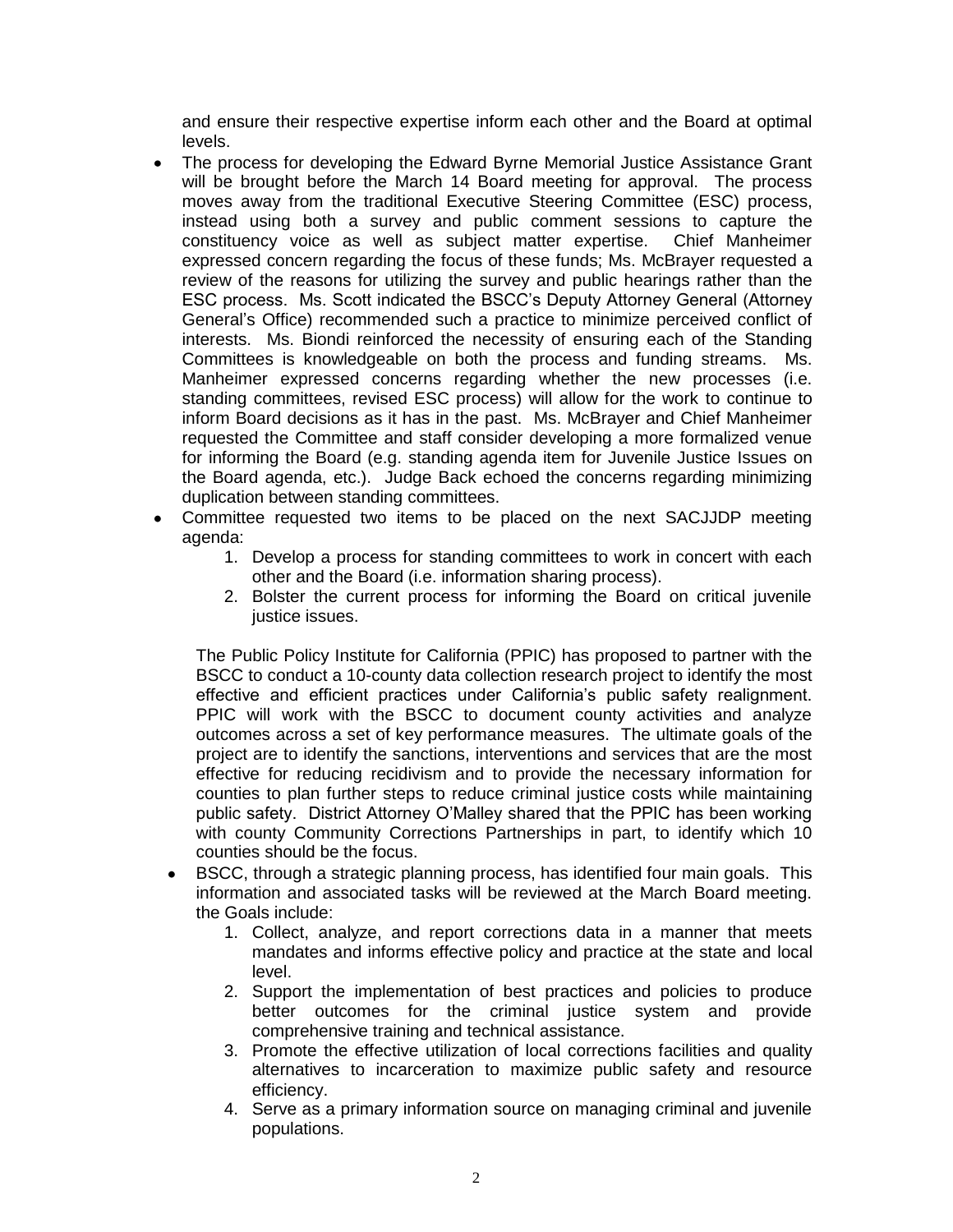The Youthful Offender Block Grant and the Juvenile Justice and Crime Prevention Act annual reports have been submitted to the Governor's Office and will be shared with the SACJJDP once they are public.

# **Agenda Item C – Juvenile Justice Standing Committee (JJSC) Charter Review**

Chair David Steinhart of the JJSC was welcomed by SACJJDP members. Subsequently, Chair Steinhart provided the background of the JJSC as one of several standing committees that the Board has created to meet the legislative requirement that Board deliberations and decisions be based on input from a "balanced range of stakeholders and subject matter experts" in adult corrections and juvenile justice (Penal Code Sec. 6024 (c)).

The JJSC will consider a range of issues affecting a broad population of youth who are under justice system control or at-risk of entry into the justice system in California. This includes review of Board of State and Community Corrections (BSCC) code mandates related to county juvenile facility standards and inspections, juvenile justice data collection and state-funded local programs. It also includes comprehensive consideration of community corrections strategies, programs and funding streams needed in California to ensure positive outcomes for justice-involved youth.

In November, the Board approved a scope of work statement for the JJSC, which outlines its tasks and responsibilities. That statement includes the following key points:

- The JJSC will be chaired by BSCC member David Steinhart.
- Meetings will be approximately once per quarter, generally at the BSCC  $\bullet$ headquarters in Sacramento, with member travel costs to be reimbursed by BSCC.
- $\bullet$ BSCC staff will support the JJSC. Field Representative Shalinee Hunter was subsequently assigned as the lead staff.
- The JJSC will supplement but not replace the State Advisory Committee on Juvenile Justice and Delinquency Prevention (SACJJDP) which administers federal juvenile justice funds in California. Both groups will work to ensure coordination of effort.
- The JJSC is an advisory body to the Board recommendations on policy positions or other action will require approval by the Board.

Chief Manheimer reinforced concerns regarding duplication of efforts; she went on to request a thoughtful and strategic approach to ensuring this does not happen. Chair Steinhart agreed, and suggested that one aspect of assurance includes Ms. McBrayer as the liaison to both Committees. Mr. Peters encourages JJSC to continue to work toward measurable objectives.

# **Agenda Item J – National Council on Crime and Delinquency (NCCD)**

Dr. Angela Irvine, Director of Research at the NCCD reviewed the landscape of riskassessment instruments. Ten sites have been evaluated around the country implementing 8 different risk-assessment instruments. Several of these tools are not gender or racially equal. Tools should be consistent across three standards: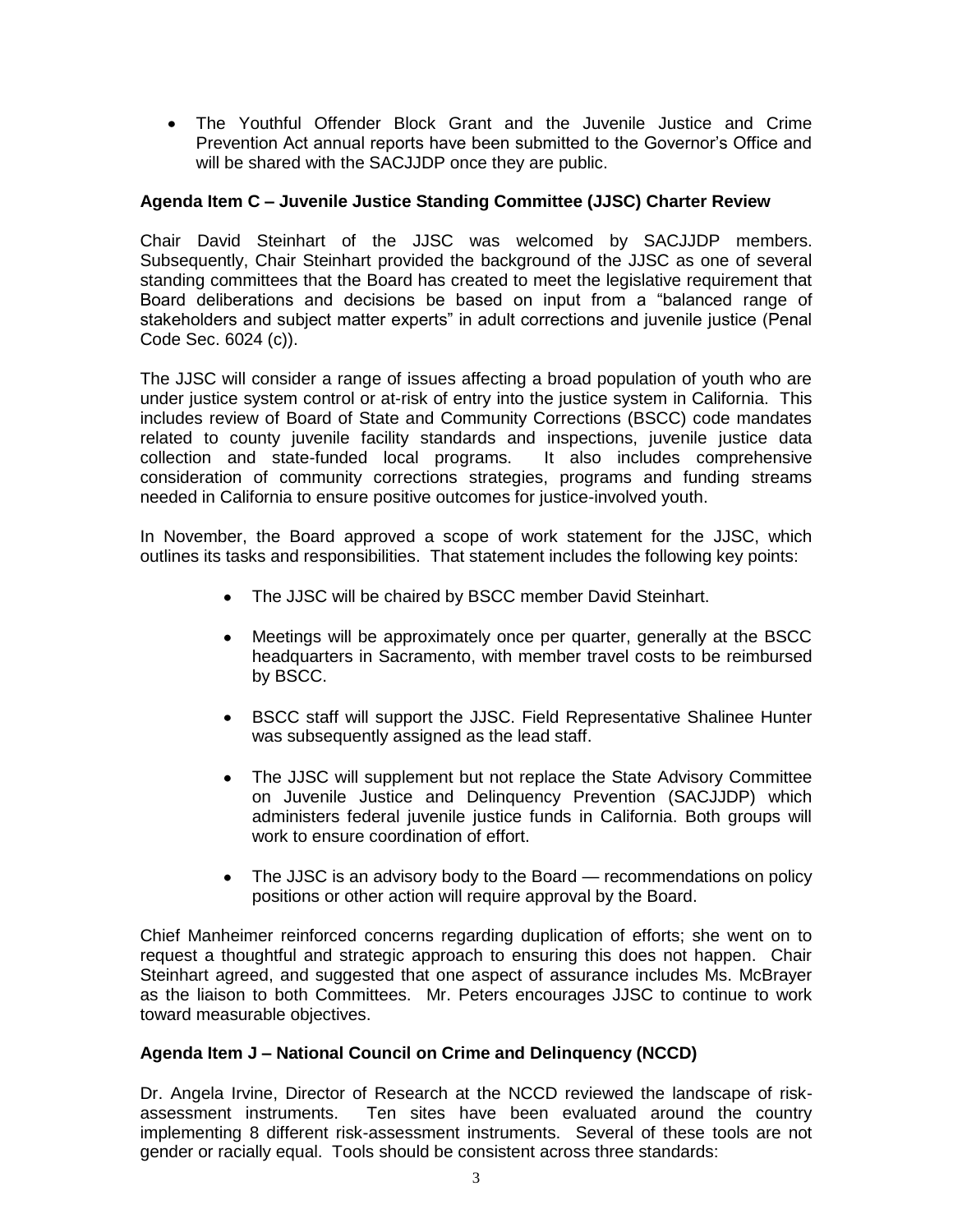- 1. Reliability
- 2. Validity
- 3. Equity

California does not encourage any standards; this Committee might consider developing such a message. Additionally, the varying definitions of outcome measures are problematic.

Committee members agreed to consider/develop technical assistance regarding this issue. Additionally, they agreed it would benefit the Board and other Committees and Associations to have NCCD share this information with them.

Chair Steinhart of the JJSC recommended leadership be bolstered regarding the ability to assist local corrections partners in their local decision-making when considering and implementing risk-assessment tools.

# **Agenda Item D – Review of Proposed Legislation for Support or Opposition**

Ms. Hunter opened the discussion on current legislation.

SACJJDP Members requested legislative staff involvement for the following four bills (either additional information or a presentation on intent):

## 1. [SB 458](http://www.leginfo.ca.gov/cgi-bin/postquery?bill_number=sb_458&sess=1314&house=B) [\(Wright](http://sd35.senate.ca.gov/) D) Gangs: statewide database.

Would require, prior to a local law enforcement agency designating a person as a gang member, associate, or affiliate in a shared gang database, or as otherwise specified, the local law enforcement agency to notify the person and his or her parent or guardian of the designation and the basis for the designation if the person is under 18 years of age. This bill contains other related provisions.

2. [AB 1283](http://www.leginfo.ca.gov/cgi-bin/postquery?bill_number=ab_1283&sess=1314&house=B) [\(Bonilla](http://asmdc.org/members/a14/) D) Homeless youth: service providers.

The federal Juvenile Justice and Delinquency Prevention Act of 1974 establishes a state advisory group that is required to fulfill certain duties relating to runaway and homeless youth, including, among other things, developing a directory of service providers and studying the feasibility and establishment of a statewide referral system for runaway and homeless youth. This bill would require the state advisory group to study the feasibility of the establishment of an Internet Web site for runaway and homeless youth that would include a directory of service providers and the rights of homeless and runaway youth.

#### 3. AB 420 (Dickinson D) School suspension / Willful Defiance

Keeps this category for suspension of pupils in grades 6 through 12 and only after the third time a pupil is found to have disrupted school activities or willfully defied the authority of school officials. This bill also removes the authority to use this category for the expulsion of pupils.

4. [AB 438](http://www.leginfo.ca.gov/cgi-bin/postquery?bill_number=ab_438&sess=1314&house=B) [\(Mitchell](http://asmdc.org/members/a54/) D) Juveniles: dual-status minors.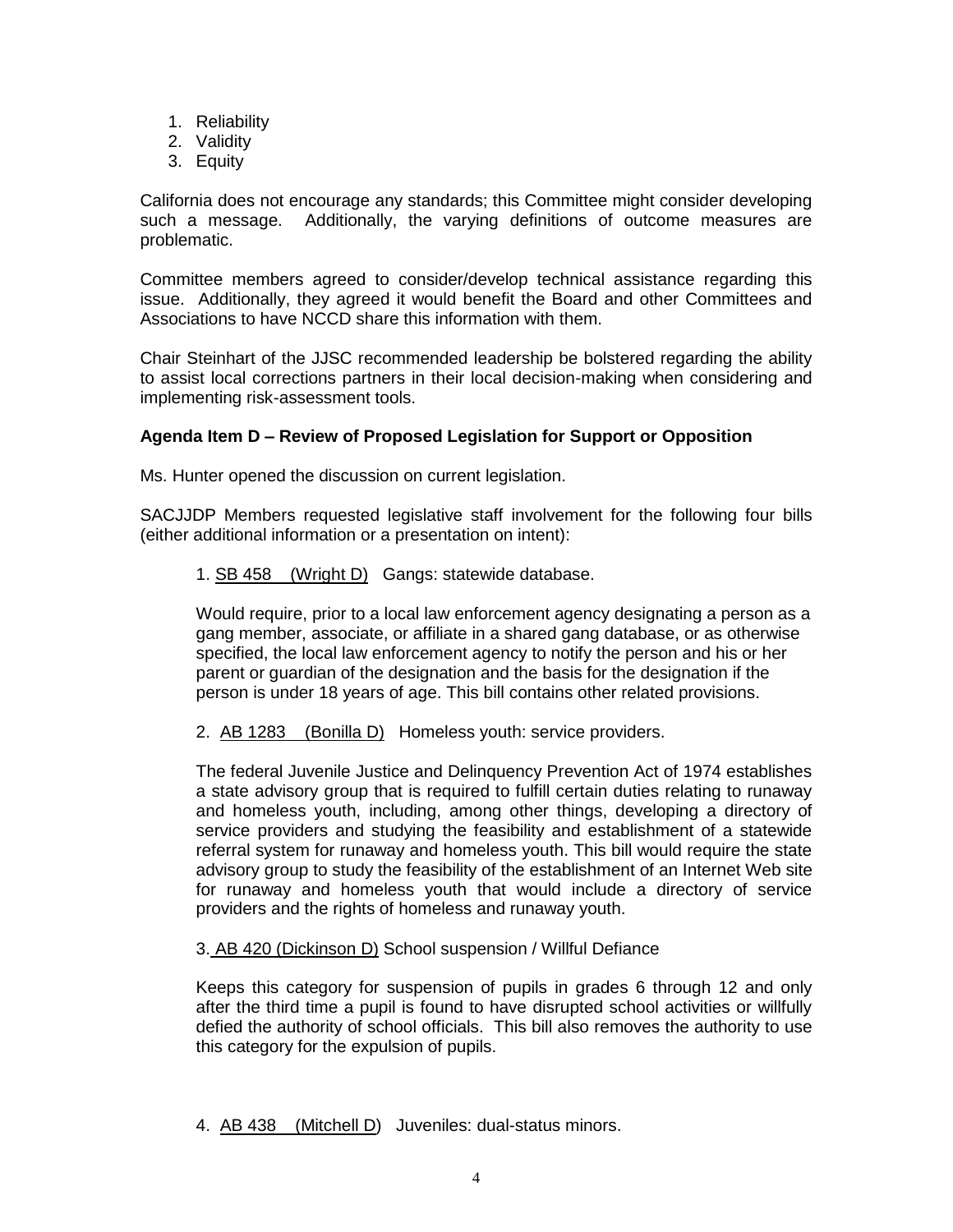Current law prohibits the entry of an order by a juvenile court, or the filing of a petition, to make a minor simultaneously both a dependent child and a ward of the court, unless a written protocol has been created in that county, as specified, to allow the county probation department and the child welfare services department to jointly assess and produce a recommendation that the child be designated as a dual status child. This bill would delete the prohibition on the filing of a petition or the entry of an order to make a minor simultaneously both a dependent child and a ward of the court.

Additionally, Committee support was provided for SB 166 Juveniles: Attorney qualification.

## **Agenda Item E – Review Use of Pepper Spray in Juvenile Detention Facilities**

Ms. Hunter provided the background regarding the pepper spay issue. At the January 30, 2013 State Advisory Committee on Juvenile Justice and Delinquency Prevention (SACJJDP) meeting, members discussed concerns directed to the SACJJDP by Victor Manuel Torres, Esq., Attorney at Law, regarding the use of pepper spray in San Diego County Juvenile Hall. Mr. Torres, representing a coalition of community-based organizations, advocates for children and youth, civil rights organizations, student groups, public interest law firms, and individual residents of San Diego County, contacted the Chair of the SACJJDP, believing this issue was applicable to the SACJJDP's scope of work. Subsequently, the Committee agreed it likely does not fall under their purview; however, did request answers to the following questions:

1. San Diego County Probation – Use of Force Compliance:

During the 2010/2012 Biennial Inspection cycle, which took place in January 2012, the San Diego County Probation Department was found in compliance with Title 15, Section 1357, Use of Force. This section requires the facility administrator to develop and implement policies and procedures relative to the use of force in cooperation with the health administrator. Policy must include a system for investigation of the use of force and administrative review, and a standardized format and procedure for reporting the type of force.

This is a performance-based regulation. This means, for example, Title 15 does not define what system is used for investigation, only that there indeed is a system for investigation. Nor does Title 15 require Board of State and Community Corrections (BSCC) staff to determine compliance with the investigation system. BSCC staff review policy containing these requirements; facility administrators are responsible for implementing procedures and ensuring their staff comply with the policies and procedures.

2. Number of juvenile detention facilities utilizing pepper spray: The Facilities, Standards and Operations (FSO) Division (Juvenile team) indicate that approximately 50-55% of probation departments in California use pepper spray in their facilities.

3. Department of Juvenile Justice's (DJJ) reporting mechanism on the use of pepper spray: DJJ, like the counties, has a reporting mechanism for the use of force (including pepper spray). According to the Council of Juvenile Correctional Administrators' (CJCA) annual survey of all state juvenile correction agencies in the United States, only six agencies (12 percent) authorize staff to carry chemical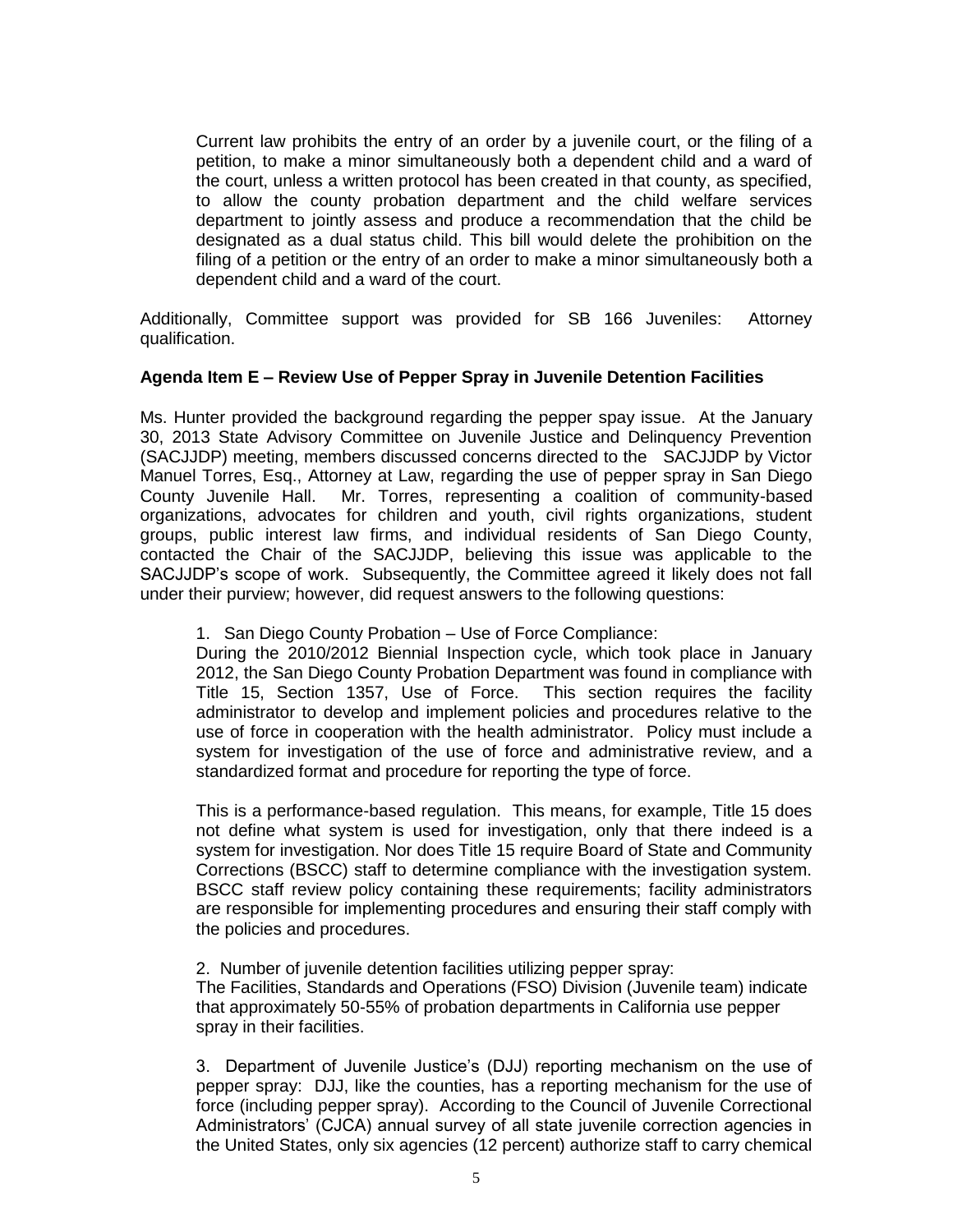sprays in secure facilities, and just 15 agencies (29 percent) indicate that chemical restraints are authorized by their agency although staff are not necessarily authorized to carry spray on their person. In nine of these 15 agencies, chemical spray is available as a last resort measure, not carried on the person, to prevent serious injuries to youth and staff.

4. San Diego County's oversight: The Juvenile Justice Commission of San Diego County is a state-mandated, court-appointed citizens' commission. Its purpose is to inquire into the administration of juvenile court law in San Diego County, to provide leadership for citizen action and to promote an effective juvenile justice system operated in an environment of credibility, dignity, fairness and respect for the youth of San Diego County.

**A motion was made by Ms. Harbert to recommend to the JJSC, review use of pepper spray as it relates to the safety and security of children detained in juvenile halls as it falls more appropriately under the JJSC mandates; Mr. Peters seconded the motion. The motion carried.** 

## **Agenda Item F – Definition of Recidivism**

Ms. Hunter reviewed the background regarding common data elements, in particular recidivism and subsequently shared with the SACJJDP several options for supporting a universal definition:

- Embed recidivism (as defined) as an outcome measure within the federally funded programs;
- Recommend/Support the recidivism definition and outcome measure to other pertinent standing committees (Juvenile Justice Standing Committee, Data and Research Standing Committee) who have a stake in ensuring a standard definition for the purposes of measuring juvenile justice outcomes.

However, given the additional information including the establishment of the JJSC and the Data Standing Committee and corresponding data mandates, the SACJJDP recommended the establishment of a workgroup comprised of JJSC, DSC and SACJJDP members to further review options consistent with the Board mission and goals and resulting in an improvement toward measuring success in the juvenile justice field.

#### **Agenda Item G – DMC Update**

Ms. Hunter provided an update on the following DMC items:

- California Department of Education Chronic Absenteeism Initiative
- DMC Assessment
- DMC Training Sacramento Police Department
- Federal DMC Data Issues

Member discussion involved a focus on the Chronic Absenteeism Initiative. Member Gordon Jackson, lead of the Initiative, will likely provide an update at the next SACJJDP meeting.

# **Agenda Item H – Juvenile Accountability Block Grant – Direct Allocation Review**